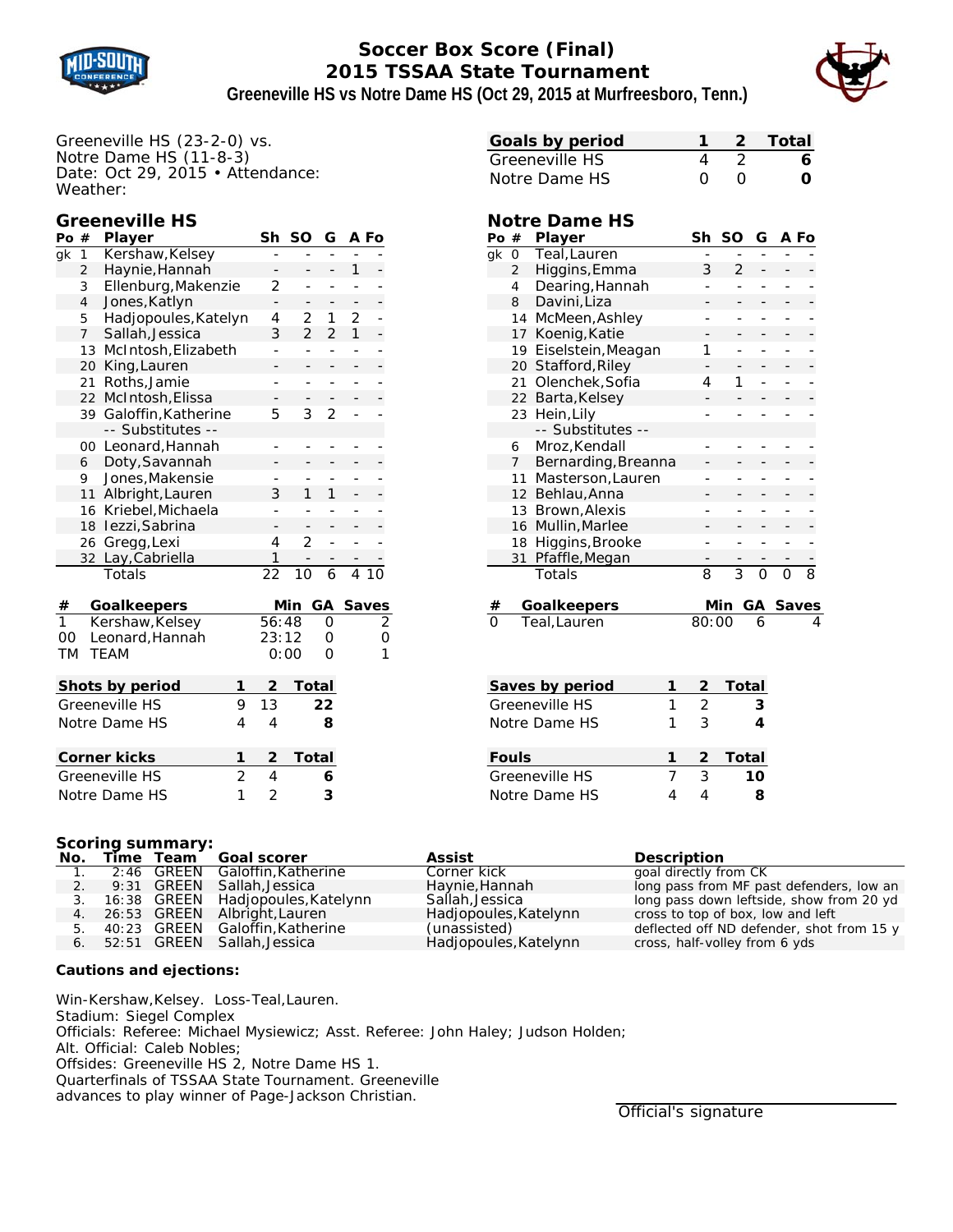



#### **Greeneville HS Starters:**

- GK 1 Kershaw,Kelsey
	- 2 Haynie,Hannah
	- 3 Ellenburg,Makenzie
		- 4 Jones,Katlyn
		- 5 Hadjopoules,Katelynn
		- 7 Sallah,Jessica
		- 13 McIntosh,Elizabeth
	- 20 King,Lauren
	- 21 Roths,Jamie
	- 22 McIntosh,Elissa
	- 39 Galoffin,Katherine

# **Notre Dame HS Starters:**

- GK 0 Teal,Lauren
	- 2 Higgins,Emma
		- 4 Dearing,Hannah
		- 8 Davini,Liza
		- 14 McMeen,Ashley
		- 17 Koenig,Katie
		- 19 Eiselstein,Meagan
		- 20 Stafford,Riley
		- 21 Olenchek,Sofia
		- 22 Barta, Kelsey
		- 23 Hein,Lily
- 00:00 Kershaw,Kelsey at goalie for Greeneville HS.
- 00:00 Teal,Lauren at goalie for Notre Dame HS.
- 02:41 Corner kick by GREEN Galoffin,Katherine [02:41].
- 02:46 GOAL by GREEN Galoffin,Katherine (FIRST GOAL).

# **GREENEVILLE HS 1, NOTRE DAME HS 0**

\*goal directly from CK

- 04:20 Shot by GREEN Hadjopoules,Katelynn WIDE RIGHT.
- 05:54 Corner kick by GREEN Hadjopoules,Katelynn [05:54].
- 06:47 Offside against Greeneville HS.
- 07:25 Shot by GREEN Sallah,Jessica HIT CROSSBAR.
- 09:31 GOAL by GREEN Sallah,Jessica, Assist by Haynie,Hannah.

# **GREENEVILLE HS 2, NOTRE DAME HS 0**

\*long pass from MF past defenders, low and right Foul on Greeneville HS.

- 10:52 Shot by GREEN Galoffin,Katherine, SAVE Teal,Lauren. Foul on Greeneville HS.
- 12:23 Shot by NOTRE Olenchek,Sofia BLOCKED.
- 12:44 Corner kick by NOTRE Eiselstein,Meagan [12:44].
- 12:53 Shot by NOTRE Olenchek,Sofia WIDE LEFT.
- 15:28 Shot by NOTRE Olenchek,Sofia BLOCKED.
- 15:33 Shot by NOTRE Higgins,Emma, SAVE Kershaw,Kelsey. Foul on Greeneville HS.
- 16:38 GOAL by GREEN Hadjopoules,Katelynn, Assist by Sallah,Jessica.

# **GREENEVILLE HS 3, NOTRE DAME HS 0**

\*long pass down leftside, show from 20 yds Foul on Greeneville HS.

Foul on Notre Dame HS.

Foul on Notre Dame HS.

- 19:11 Shot by GREEN Ellenburg,Makenzie WIDE LEFT.
- 19:40 NOTRE substitution: Pfaffle,Megan for McMeen,Ashley.
- 19:40 NOTRE substitution: Bernarding,Breanna for Koenig,Katie.
- 21:30 GREEN substitution: Iezzi,Sabrina for McIntosh,Elissa.
- 23:35 Offside against Greeneville HS.
- 24:21 NOTRE substitution: Behlau,Anna for Olenchek,Sofia.
- 25:07 GREEN substitution: Gregg,Lexi for Sallah,Jessica.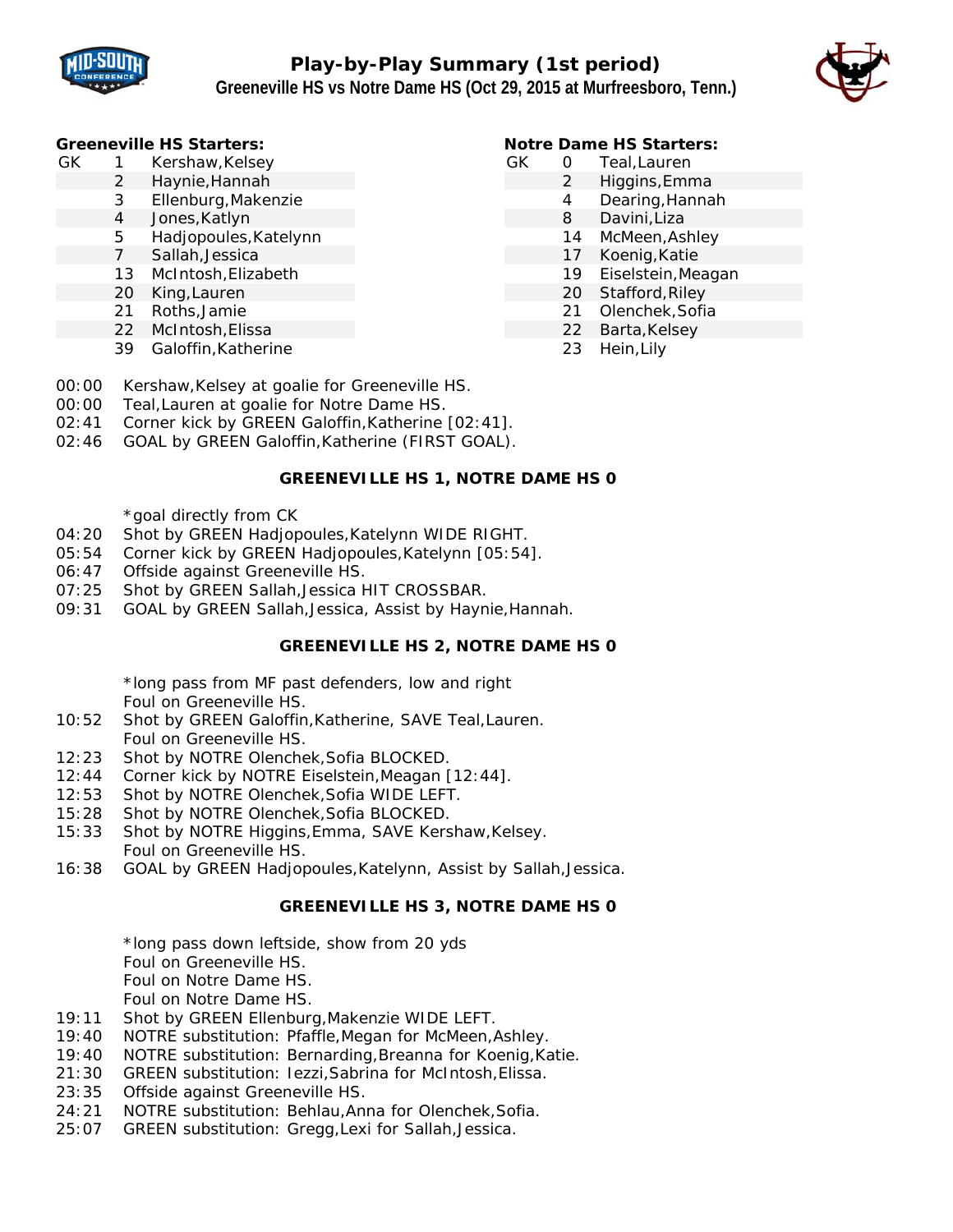

**Play-by-Play Summary (1st period) Greeneville HS vs Notre Dame HS (Oct 29, 2015 at Murfreesboro, Tenn.)**



- 25:07 GREEN substitution: Albright,Lauren for Ellenburg,Makenzie.
- 26:53 GOAL by GREEN Albright,Lauren, Assist by Hadjopoules,Katelynn.

#### **GREENEVILLE HS 4, NOTRE DAME HS 0**

\*cross to top of box, low and left

- 27:43 GREEN substitution: Lay,Cabriella for Hadjopoules,Katelynn. Foul on Notre Dame HS. Foul on Greeneville HS.
- 30:12 NOTRE substitution: Olenchek,Sofia for Higgins,Emma.
- 30:12 NOTRE substitution: Mullin,Marlee for Dearing,Hannah.
- 31:56 Shot by GREEN Gregg,Lexi WIDE RIGHT.
- 32:01 GREEN substitution: McIntosh,Elissa for Galoffin,Katherine. Foul on Greeneville HS. Foul on Notre Dame HS.
- 36:57 NOTRE substitution: McMeen,Ashley for Pfaffle,Megan.
- 36:57 GREEN substitution: Ellenburg,Makenzie for Albright,Lauren.
- 36:57 GREEN substitution: Sallah,Jessica for Gregg,Lexi.
- 36:57 GREEN substitution: Hadjopoules,Katelynn for Lay,Cabriella.
- 36:57 GREEN substitution: Galoffin,Katherine for Iezzi,Sabrina. Foul on Greeneville HS.
- 40:00 End of period [40:00].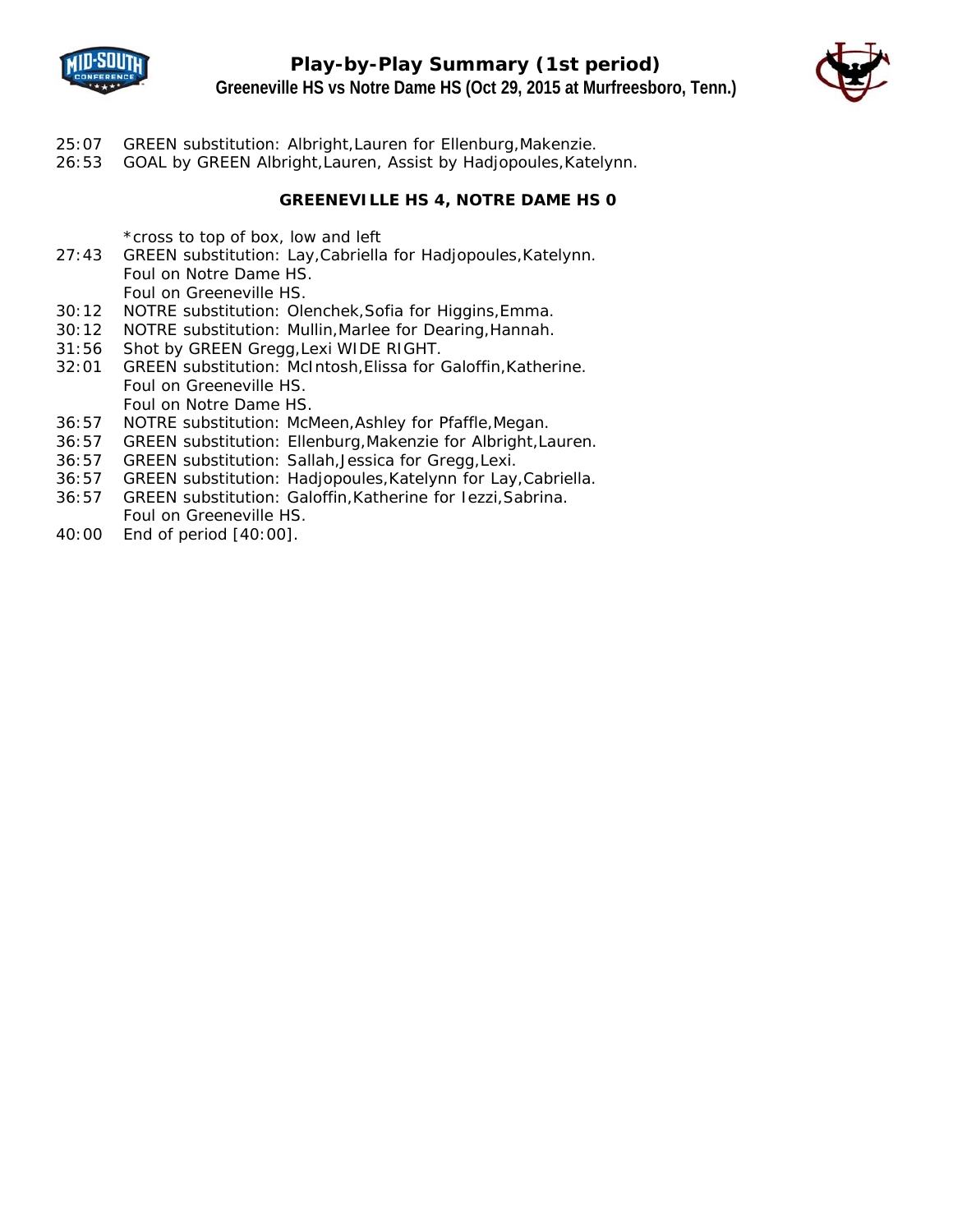



- 40:00 Start of 2nd period [40:00].
- 40:23 GOAL by GREEN Galoffin,Katherine.

#### **GREENEVILLE HS 5, NOTRE DAME HS 0**

\*deflected off ND defender, shot from 15 yds

- 41:06 Corner kick by NOTRE Eiselstein,Meagan [41:06].
- 41:09 Shot by NOTRE Eiselstein,Meagan HIGH.
- 42:34 Shot by NOTRE Olenchek,Sofia, SAVE TEAM.
- 43:07 Offside against Notre Dame HS. Foul on Notre Dame HS.
- 48:46 Shot by NOTRE Higgins,Emma, SAVE Kershaw,Kelsey.
- 49:35 Shot by GREEN Ellenburg,Makenzie WIDE RIGHT.
- 52:05 Corner kick by NOTRE Eiselstein,Meagan [52:05]. Foul on Notre Dame HS.
- 52:51 GOAL by GREEN Sallah,Jessica, Assist by Hadjopoules,Katelynn.

#### **GREENEVILLE HS 6, NOTRE DAME HS 0**

\*cross, half-volley from 6 yds

- 52:51 GREEN substitution: Doty,Savannah for Jones,Katlyn.
- 52:51 GREEN substitution: Albright,Lauren for Sallah,Jessica.
- 52:51 GREEN substitution: Gregg,Lexi for Ellenburg,Makenzie. Foul on Notre Dame HS.
- 54:26 Shot by GREEN Galoffin,Katherine HIGH.
- 54:54 Shot by GREEN Hadjopoules,Katelynn, SAVE Teal,Lauren.
- 55:34 Shot by GREEN Galoffin,Katherine BLOCKED.
- 55:58 Corner kick by GREEN Galoffin,Katherine [55:58].
- 56:17 Shot by GREEN Hadjopoules,Katelynn WIDE RIGHT.
- 56:48 NOTRE substitution: Behlau,Anna for Koenig,Katie.
- 56:48 NOTRE substitution: Pfaffle,Megan for McMeen,Ashley.
- 56:48 GREEN substitution: Leonard,Hannah for Kershaw,Kelsey.
- 56:48 Leonard,Hannah at goalie for Greeneville HS.
- 57:48 Shot by GREEN Gregg,Lexi BLOCKED.
- 57:52 Shot by GREEN Albright,Lauren WIDE RIGHT.
- 57:55 NOTRE substitution: Masterson,Lauren for Dearing,Hannah.
- 58:42 GREEN substitution: Kriebel,Michaela for Hadjopoules,Katelynn.
- 59:15 Corner kick by GREEN Galoffin,Katherine [59:15]. Corner kick by GREEN Galoffin,Katherine.
- 59:40 GREEN substitution: Lay,Cabriella for Roths,Jamie.
- 59:53 Corner kick by GREEN Galoffin,Katherine [59:53].
- 62:12 Shot by GREEN Gregg,Lexi, SAVE Teal,Lauren.
- 63:45 Shot by GREEN Albright,Lauren WIDE RIGHT.
- 63:56 NOTRE substitution: Brown,Alexis for Olenchek,Sofia. Foul on Greeneville HS.
- 66:54 Shot by NOTRE Higgins,Emma HIGH.
- 66:58 GREEN substitution: Iezzi,Sabrina for Galoffin,Katherine.
- 66:58 GREEN substitution: Jones,Makensie for McIntosh,Elissa. Foul on Greeneville HS.
- 69:55 Shot by GREEN Lay,Cabriella BLOCKED.
- 74:35 Shot by GREEN Gregg,Lexi, SAVE Teal,Lauren.
- 74:53 NOTRE substitution: Olenchek,Sofia for Higgins,Emma.
- 74:53 NOTRE substitution: Dearing,Hannah for Mullin,Marlee.
- 74:53 NOTRE substitution: Higgins,Brooke for Stafford,Riley.
- 74:53 NOTRE substitution: Mroz,Kendall for Hein,Lily.